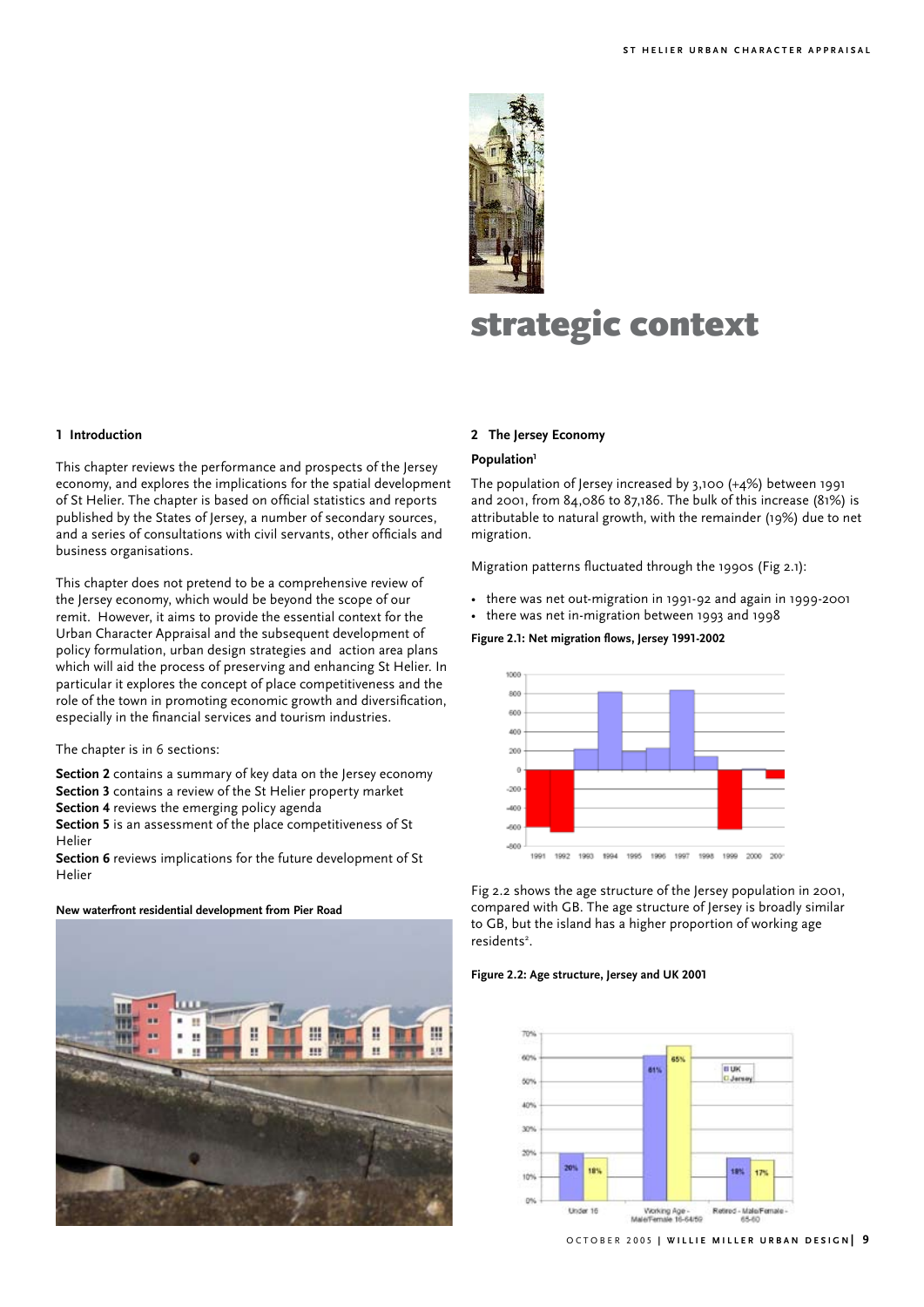Fig 2.3 shows the geographical distribution of population between the Parish of St Helier and the rest of the island, in 1991 and 2001. It shows that:

- St Helier retained a 33% share of the population between 1991 and 2001
- the wider urban area (including the parishes of St Saviour and St Clement) accounts for about 56% of the population of the island

|                    | 1991<br>Population | % 1991<br>Population | 2001<br>Population | % 2001<br>Population |
|--------------------|--------------------|----------------------|--------------------|----------------------|
| St Helier          | 28,123             | 33%                  | 28,310             | 33%                  |
| St Clement         | 7,393              | 9%                   | 8,196              | 9%                   |
| <b>St Saviour</b>  | 12,747             | 15%                  | 12,491             | 14%                  |
| St Brelade         | 9,331              | 11%                  | 10,134             | 12%                  |
| Grouville          | 4,297              | 5%                   | 4,702              | 5%                   |
| <b>St Lawrence</b> | 4,561              | 5%                   | 4,702              | 5%                   |
| <b>St Peter</b>    | 4,231              | 5%                   | 4,293              | 5%                   |
| St Martin          | 3,258              | 4%                   | 3,628              | 4%                   |
| St John            | 2,440              | 3%                   | 2,618              | 3%                   |
| St Ouen            | 3,612              | 4%                   | 3,803              | 4%                   |
| St Mary            | 1,449              | 2%                   | 1,591              | 2%                   |
| Trinity            | 2,640              | 3%                   | 2,718              | 3%                   |
| Total              | 84,082             | 100%                 | 87,186             | 100%                 |

**Figure 2.3: Geographical distribution of population, Jersey 1991 and 2001**

# **Economic Activity Rate**

Figure 2.4 compares economic activity rates in Jersey and GB<sup>3</sup>. Jersey has a working age population of 57,013:

- the proportion of the population that is of working age is higher (65%) than in GB (61%)
- 82% of the working age population is economically active, higher than in the GB (79%): activity rates for both men and women are above the GB level
- 87% of the economically active population are employees (GB 84%),12% are self-employed (GB 11%)
- 2% of the economically active population are seeking work, less than half the GB rate (5%)

# **Figure 2.4: Economic activity rates, Jersey and GB 2002**

| <b>Status</b>                                  | Jersey | <b>Jersey</b> | <b>UK%</b> |
|------------------------------------------------|--------|---------------|------------|
|                                                |        | %             |            |
| Economically active (%working age population)  | 46,586 | 82%           | 79%        |
| Economically active (%working age men)         | 25,413 | 87%           | 84%        |
| Economically active (%working age women)       | 21,173 | 76%           | 73%        |
| Economically active:                           |        |               |            |
| % of those in employment as employees          | 40,370 | 87%           | 84%        |
| % of those in employment who are self-employed | 5,205  | 12%           | 11%        |
| ILO Unemployment Rate                          | 1,011  | 2%            | 5%         |
| Sub Total                                      | 46,586 | 100%          | 100%       |
| <b>Economically inactive</b>                   | 10,427 | 18%           | 22%        |
| Total working age population                   | 57,103 | 100%          | 100%       |

# **Employment**

Employment in Jersey is subject to marked seasonal variations, especially for jobs in hotels, restaurants, bars and agriculture. Figure 2.5 tracks the annual mean average level of employment on the island from 1998 to 20024 :

**Figure 2.5: Annual mean average employment, Jersey 1998-2002**

| <b>Total Employment</b> | 1998   | 1999   | 2000   | 2001   | 2002   |
|-------------------------|--------|--------|--------|--------|--------|
| lune                    | 48.150 | 47.450 | 47.580 | 47,550 | 47,400 |
| <b>December</b>         | 43.320 | 42.290 | 43,770 | 43.980 | 44.100 |
| <b>Mean Average</b>     | 45735  | 44870  | 45675  | 45765  | 45750  |

The mean average level of employment remained steady at around 45,750 from 1998 to 2002. However, the number of registered unemployed rose sharply (albeit from a very low base) in 2003, from 230 to 640.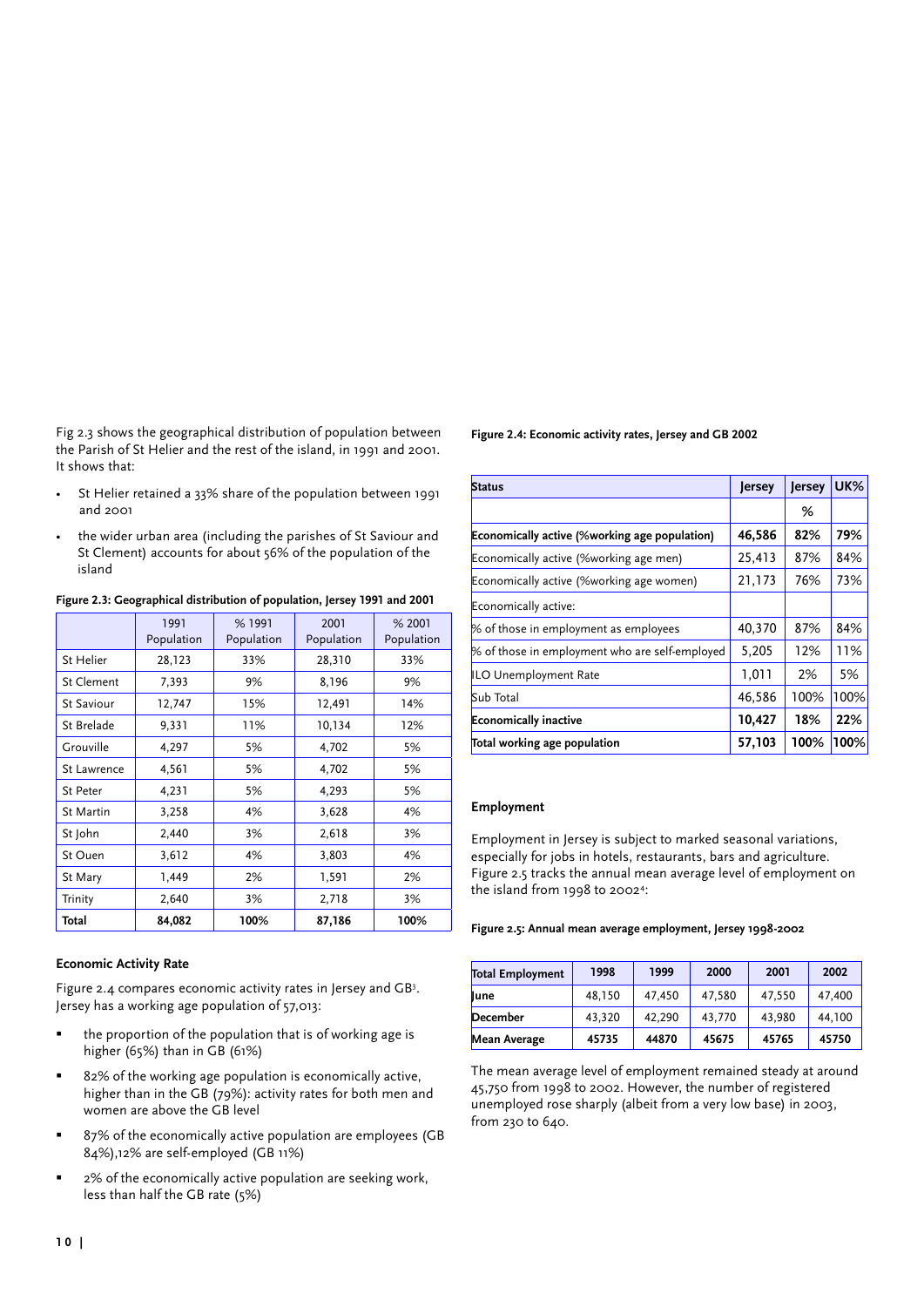# **Employment by Industry**

**Figure 2.6 shows the share of employment by industry in Jersey in June 2002:**

| Industry                           | <b>Employees</b> | <b>Share</b> |
|------------------------------------|------------------|--------------|
| Agriculture and fishing            | 2,180            | 4.60%        |
| Manufacturing                      | 2,300            | 4.90%        |
| Construction/quarrying             | 4,930            | 10.40%       |
| Electricity, gas, water            | 580              | 1.20%        |
| Wholesale and retail               | 8,050            | 17.00%       |
| Hotels, restaurants, bars          | 6,560            | 13.80%       |
| Transport, storage, communications | 2,760            | 5.80%        |
| Computer and related activities    | 440              | $0.90\%$     |
| Financial and legal activities     | 12,300           | 25.90%       |
| Miscellaneous business activities  | 2,820            | 5.90%        |
| Education, health, other services  | 4,480            | 9.50%        |
| <b>TOTAL EMPLOYMENT</b>            | 47,400           | 100%         |

The top three industries by employment are:

- financial and legal services (26%)
- wholesale/retail (17%)
- hotels, restaurants and bars (14%)

It is notable that all three industries depend heavily on employment in St Helier:

- financial, legal and associated activities are concentrated almost exclusively in the capital
- St Helier is the only significant retail centre, and the wholesale trade is also concentrated in the town, especially the port area
- tourism related employment is distributed more widely across the island, but there is still a concentration of accommodation and (especially) restaurants and bars in the urban centre.

Agriculture, often described as the island's "third industry" after finance and tourism, has been in long-term decline and now accounts for less than 5% of jobs. In the three years to June 2002, total employment in Jersey was almost unchanged, but there were some significant shifts by industry. Figure 2.7 shows that there was strong growth in finance, business and other services and

the public sector, but a decline in traditional industries, especially hotels, restaurants and bars (-15%) and agriculture (-9%). Since these figures were compiled there has also been a significant shakeout in the financial services sector.

| Figure 2.7: Change in employment by industry, Jersey 1999-2002 (June) |  |  |
|-----------------------------------------------------------------------|--|--|
|-----------------------------------------------------------------------|--|--|

| Industry                          | Change    |  |
|-----------------------------------|-----------|--|
|                                   | 1999-2002 |  |
| Agriculture and fishing           | $-9.20%$  |  |
| Manufacturing                     | $-3.40%$  |  |
| Construction/quarrying            | $-8.60%$  |  |
| Electricity, gas, water           | $-4.90%$  |  |
| Wholesale and retail              | $-2.70%$  |  |
| Hotels, restaurants, bars         | $-14.70%$ |  |
| Computer and related activities   | 57.10%    |  |
| Financial and legal activities    | 6.00%     |  |
| Miscellaneous business activities | 6.80%     |  |
| Education, health, other services | 6.70%     |  |
| TOTAL EMPLOYMENT                  | $0.10\%$  |  |



OCTOBER 2005 | WILLIE MILLER URBAN DESIGN | 11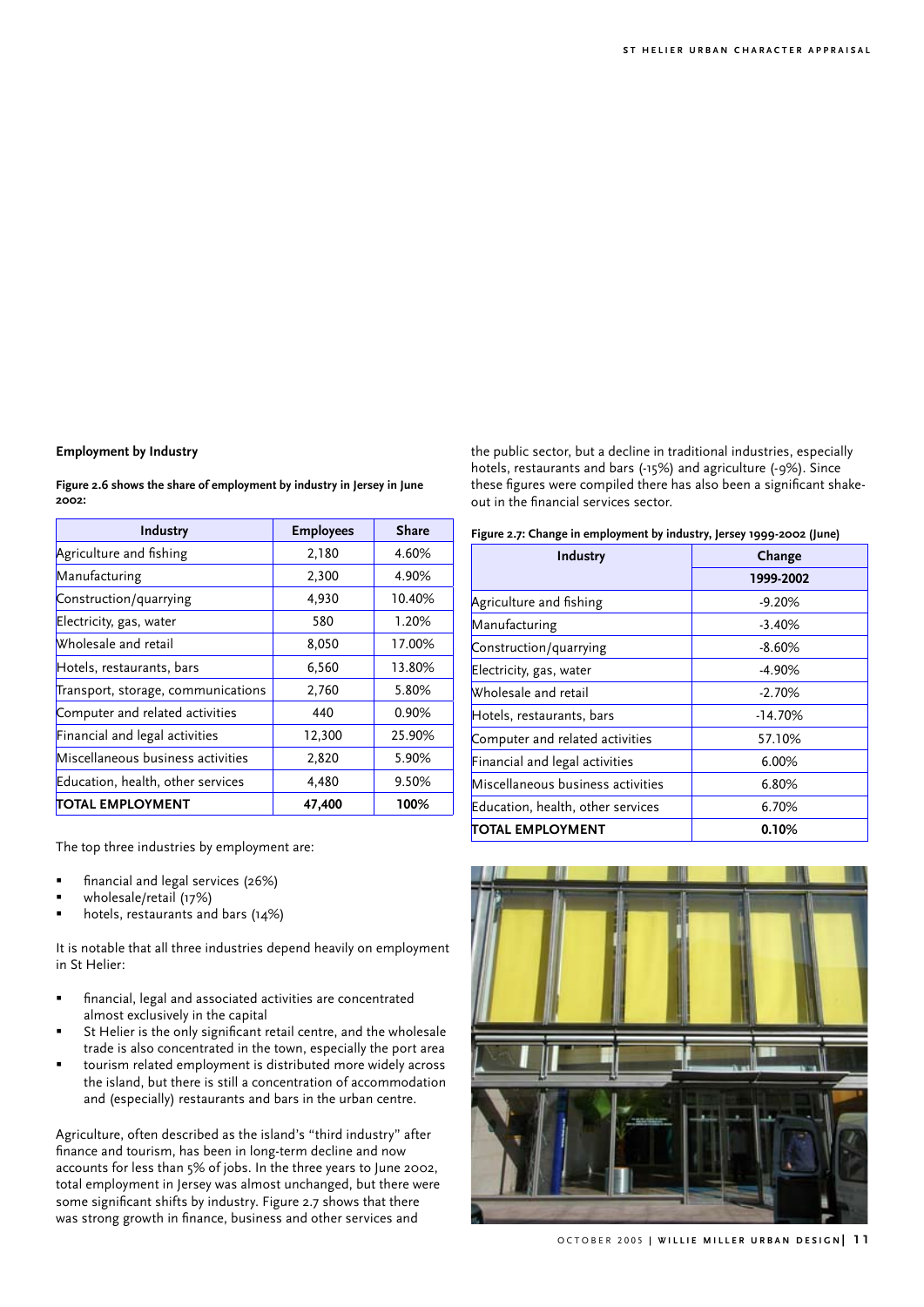# **Industry Contribution to GDP**

Figure 2.8 shows the estimated contribution of each industry group to Jersey's GDP in 2002<sup>5</sup> . It reflects the huge contribution of financial services, which account for 55.9% of GDP, ten times as much as hotels, restaurants and catering. GDP per employee in the sector is twice the island average.

# **Figure 2.8: Contribution to GDP by industry, Jersey 2002**

| Industry                           | <b>Share</b> |
|------------------------------------|--------------|
| Agriculture and fishing            | 1.30%        |
| Manufacturing                      | 1.60%        |
| Construction/quarrying             | 6.60%        |
| Electricity, gas, water            | 1.50%        |
| Wholesale and retail               | 9.70%        |
| Hotels, restaurants, catering      | 5.60%        |
| Transport, storage, communications | 4.30%        |
| Computer and related activities    | 0.5          |
| Financial and legal activities     | 55.9         |
| Miscellaneous business activities  | 2.9          |
| Education, health, other services  | 10.5         |
| TOTAL EMPLOYMENT                   | 100%         |

Figure 2.9 gives a more detailed breakdown of the contribution to GDP of the financial services cluster. It shows that the cluster is dominated by banks and building societies (72% of the total), followed by investment trusts/fund management (17%) and legal/ accountancy services (10%).

## **Figure 2.9: Share of financial services output by activity, Jersey 2002**

| Industry                        | Share  |
|---------------------------------|--------|
| Banks and building societies    | 71.80% |
| Insurance                       | 0.90%  |
| Investment trusts/fund managers | 16.60% |
| Legal services                  | 5.20%  |
| <b>Accountancy services</b>     | 4.80%  |
| <b>CLUSTER TOTAL</b>            | 100%   |

# **Employment by Occupation**

Figure 2.10 shows the breakdown of employment in Jersey by occupation, compared with Great Britain.<sup>6</sup> It shows that, compared with GB:

- Jersey has a relatively high proportion of employees in managerial and administrative occupations and skilled trades
- …and a relatively low proportion of professionals and people working in service, process and elementary occupations.

# **Figure 2.10: Employment by occupation, Jersey and GB, 2002**

| Occupation                           | $%$ of     | $%$ of               |
|--------------------------------------|------------|----------------------|
|                                      | Jersey     | <b>GB</b> employment |
|                                      | employment |                      |
| Managers/senior officials            | 16%        | 13%                  |
| Professional occupations             | 6%         | 12%                  |
| Assoc professional/technical         | 14%        | 13%                  |
| Admin/secretarial                    | 19%        | 14%                  |
| Skilled trades                       | 15%        | 10%                  |
| Personal services                    | 6%         | 7%                   |
| Sales/customer services              | 6%         | 9%                   |
| Process, plant, machinery operatives | 5%         | 9%                   |
| Elementary occupations               | 13%        | 13%                  |
| TOTAL                                | 100%       | 100%                 |

#### **Market Stall**

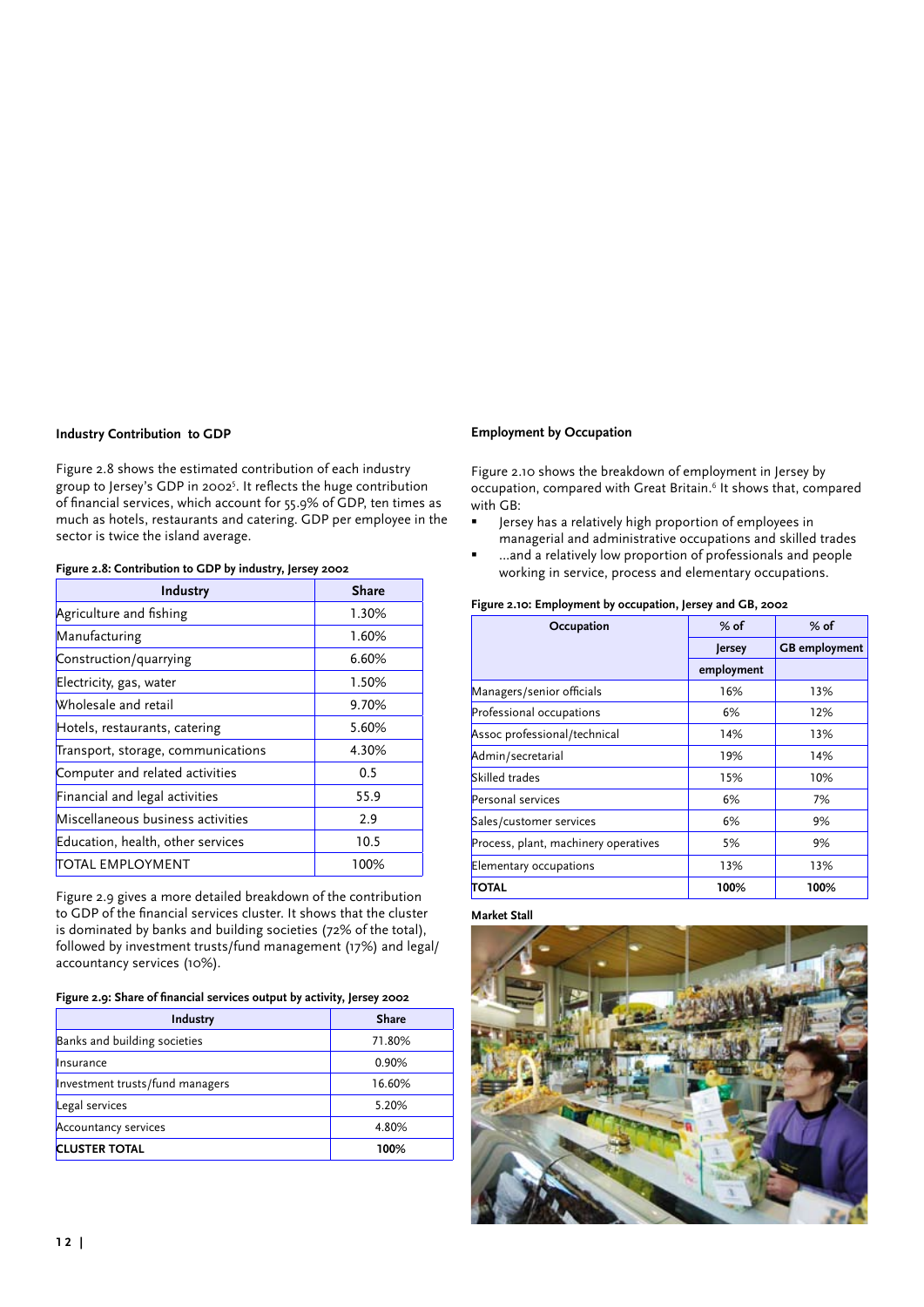# **Conclusion**

This review has shown that Jersey has a highly specialised economy, with an exceptionally high dependency on the financial services cluster, which accounts for more than a quarter of direct employment (as well as substantial indirect employment) and more than half of the island's GDP.

By contrast, the other industries traditionally associated with the island, tourism and agriculture, have experienced long-term decline.

Overall, employment has been static for some years, although recent job losses in the financial services sector and, latterly, the public sector may be reflected in the statistics for 2003-04.

Although no employment data are available for St Helier, it is clear that the town plays a pre-eminent role in the island economy. In particular:

- it is the **home of the financial services cluster**, and almost all the principal firms operate from town centre locations
- the town centre is the principal point of entry for visitors to the island and a **key asset for the tourism industry**, with attractive shopping and an improving leisure and recreation offer. **above: Maritime Museum below: King Street**



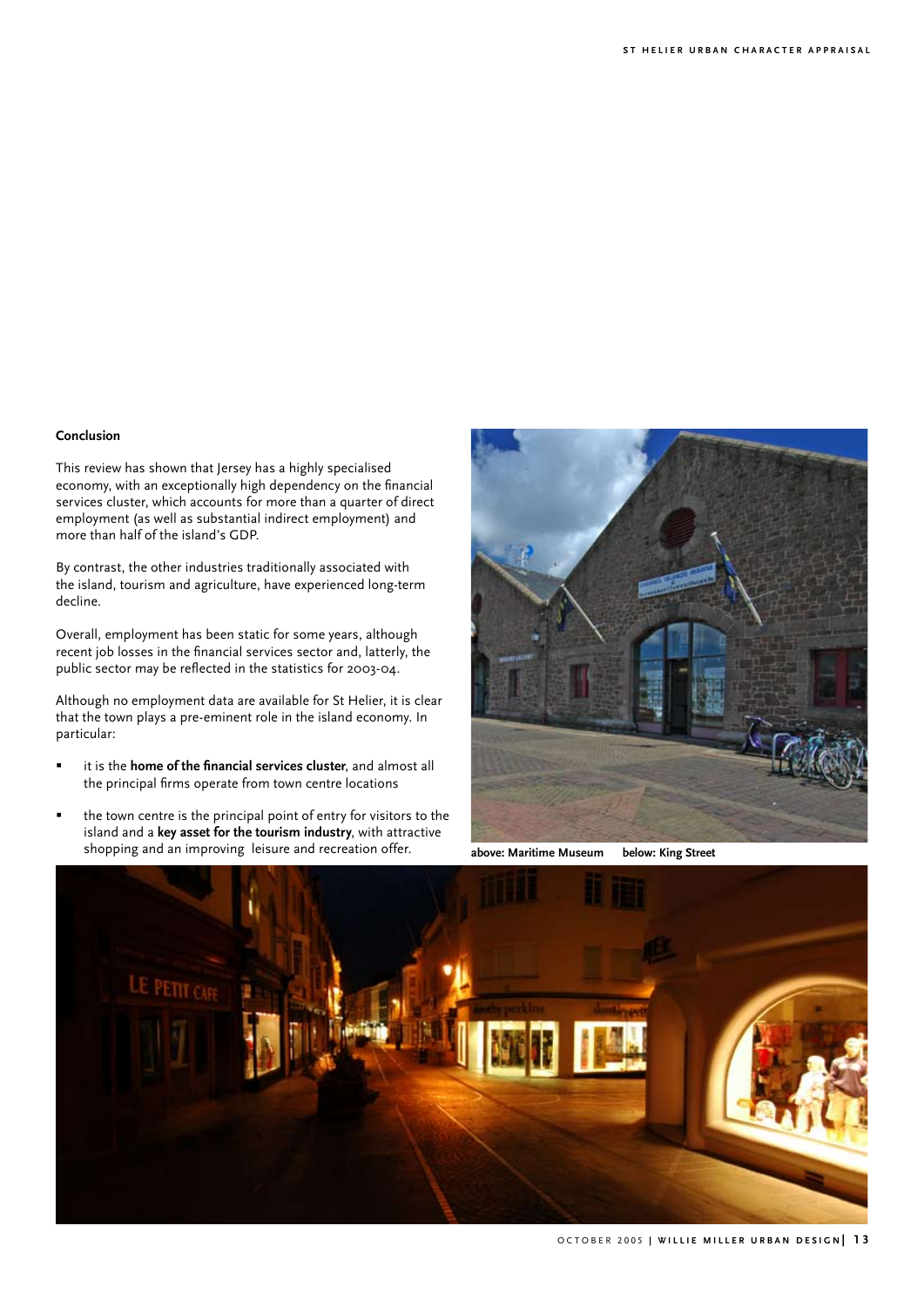# **3 The St Helier Property Market**

This market review considers the following property sectors in St Helier:

- residential
- office
- retail

# **Residential**

St Helier's residential market is based upon an unusual household structure. Of 35,562 households in Jersey, only 51% are owneroccupied. In St Helier, the figure falls to 34% owner-occupied. Two thirds of homes in St Helier are private or social rented stock, tied housing or lodgings. A substantial itinerant working population and residency restrictions lead to high levels of renting.

The Jersey Island Plan sets out estimates of residential demand for the period 2002-2006. These suggest a requirement of 3,180 homes for the qualified sector and 1,610 for the unqualified sector. The Plan assumes that the latter can be accommodated through various market adjustments and sets out to provide for 90% of the qualified requirement (2,860 units). Allocated sites<sup>7</sup> might deliver 1,990 units, leaving a shortfall of 870 units to be accommodated in eleven new sites. Meeting this housing requirement will mean moving from an historic (1987-99) development rate of 353 units per annum to a new rate of 572 per annum, a substantial rise of 62%.

An historic shortage of housing supply combined with high average incomes has resulted in high house prices. The Jersey Island Plan estimates that 74% of households will require an "affordable" home rather than being able to pay full market value. New flatted developments<sup>8</sup> within the town are selling at  $f_2$ ,750 -  $f_3$ ,750 per sq m, equivalent to major UK centres such as Manchester or Edinburgh. Dedicated parking incurs an additional cost to the purchaser. High purchase prices are driven in part by the investment opportunity to rent quality apartments to itinerant (and residentially unqualified) professionals. Such prices suggest that flatted development will continue to out-price commercial development for prime gap sites in St Helier for the foreseeable future.

One source of new and windfall residential development is the traditional hotels sector. Due to declining visitor numbers, the number of hotel beds fell by 7,500 (27%) between 1980 and 19999. A further 1,600 beds were lost during 2000 and nine St Helier hotels announced closures during 2001.

The largest new residential location is St Helier Waterfront<sup>10</sup>. Four housing areas – Harbour, Marine Village, Seafront and Esplanade – will provide a total of 700 units, mainly for locally qualified residents but also for first-time buyers and for rent. The first phase comprises the  $f_3$ o million development of 153 first-time buyer and rental flats at Albert Pier/ Victoria Place.

**New waterfront residential development**

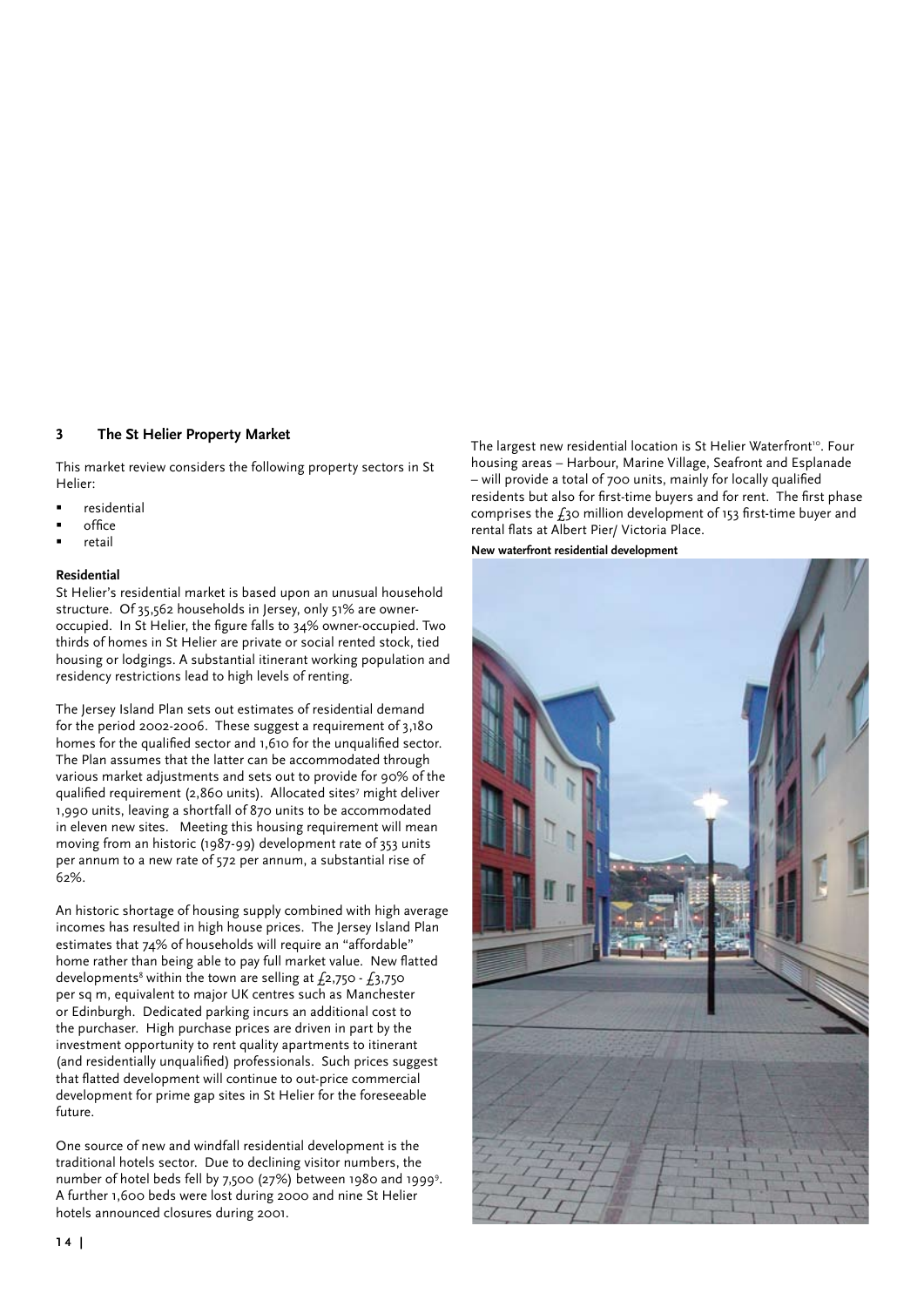#### **Offices**

The Jersey Island Plan notes demand for larger, modern and more flexible offices in St Helier, particularly from financial services companies. There is also demand from smaller companies in the secondary office market. The rate of office development 1987-99 was 5,600 sq m. per annum and the new Plan assumes a similar rate. On this basis, planning permissions and offices under construction provide for a ten-year supply of new premises.

Since 1987, around half of office development in St Helier has taken place inside the ring road but outside of the area zoned for office development. Coincidentally, UK planning legislation permitting Class 4 office development out of town also emerged in 1987, since when there has been substantial demand from office-based companies for off-centre locations. The new Plan allows for some new office development outwith the town centre, specifically at Waterfront north and other identified sites.

Occupational analysis<sup>11</sup> suggests that perhaps 40% of Jersey's employment is in office-based sectors. It is possible from this to estimate<sup>12</sup> that the island's total office stock may be around 300,000 sq m. For comparison, local agents suggest that the island's office stock may be around 370,000 sq m. The large majority of this space is in St Helier, making the town's office sector comparable in size to large UK towns.

Demand for office accommodation in St Helier is reportedly around 10,000 sq m per annum<sup>13</sup>. The typical new building is around 2,000 – 4,000 sq m, so in a typical year 2-3 new-build transactions plus some second hand activity would be expected.

Recent market activity has been limited. In 2002 HSBC took a pre-let of the 5,000 sq m Century Buildings to consolidate its operations14. In 2001, Close Properties took offices at 55 Esplanade at  $f_2$ 80 per sq m. Earlier deals on the Esplanade include number 45 (to KPMG) and 47 (to OBD) in 1998 at rentals of  $f_2$ 60 per sq m. More recently, new office buildings at Casa Melita (3,000 sq m) and Charter Place (3,300 sq m) have struggled to find occupiers.

In total around 20,000 sq m. of office accommodation was on the market in St Helier in late 2003. This is a significant supply in historic terms, but still represents a vacancy rate of only around 7%, which, if the sector were at the bottom of a trough, would not be regarded as a structural problem for the local market.

Rental values for prime, new-build offices in St Helier have been static since 2001 at around  $f_{270-280}$  per sq m. Both the rental levels and the lack of growth are comparable with UK regional

financial services centres such as Bristol and Edinburgh. In the major financial centre of London, office rents have actually fallen.

**New office developments**

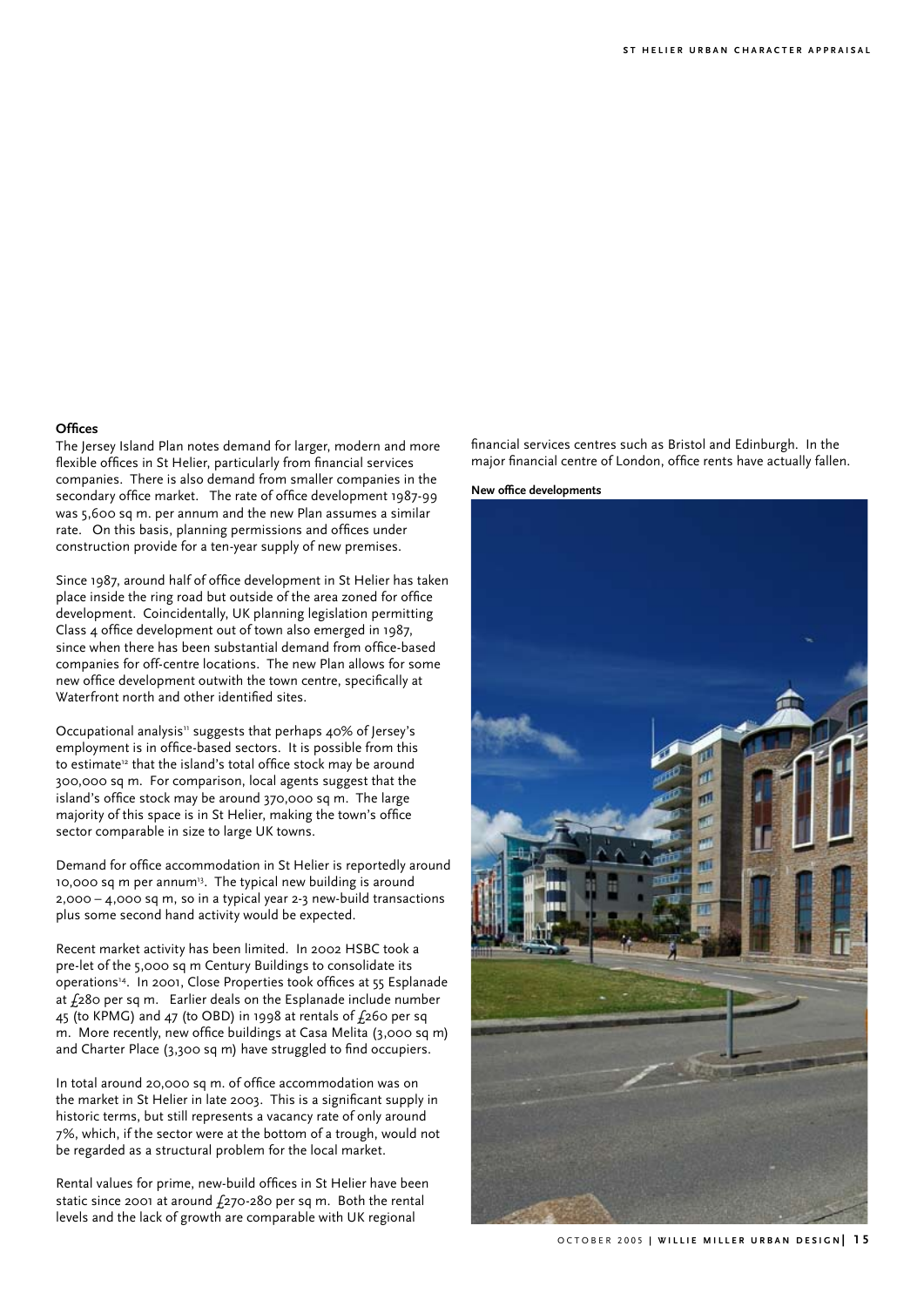# **Retail**

The Island Plan promotes St Helier town centre as Jersey's principal retail location and as a suitable location for evening economy activities. There is a substantial stock of retail premises and national multiple retailers along King Street. Unlike many UK centres, St Helier retains traditional department stores and a diverse and attractive mix of local retailers and specialist outlets (particularly jewellers and some cafes) within the core town centre.

In contrast to the office sector, retail property values in St Helier have continued to rise. This reflects trends in the UK as consumer expenditure has grown steadily in recent years. Clinton Card's letting on King Street in 2002 set a new record rental of £145 per sq ft for a Zone A location<sup>15 16</sup>. Rent reviews for Woolworth and JD Sports also settled at around £140 per sq ft.

Vacancies in prime retail locations were effectively zero in 2003, and the most recent units to become available were taken by Mango and Crabtree & Evelyn. Three vacant shop units along King Street are all reportedly under offer to retailers. According to local agents, the historic requirement for retailers to have local origins or partners may be subject to a more liberal interpretation, leading to greater demand for units from new market entrants.

Although development potential within the core town centre is extremely limited, St Helier's commercial sector has extended considerably with the development of the new waterfront leisure complex providing cinema, food & drink and heath & fitness outlets. Proposals for the intervening island site would add further evening activity in the form of 22,600 sq m of bars and restaurants. The commercial prospects for such proposals are clearly dependent upon the continuing strength of the consumer economy (based substantially upon financial services) and a healthy tourism sector.



# **4 The Policy Agenda**

# **Strategic Aims**

The Strategic Aims Report presented to the States of Jersey by the Policy and Resources Committee in December 2003 includes the Strategic Aim to create a strong and competitive economy. The report notes the specialised nature of the Jersey economy, and the key messages include the following:

- action and investment are required to grow and develop the **financial services** industry "in the face of severe international competition"
- **agriculture** and **tourism** "play…a large part in preserving the island's heritage and character"; there needs to be "a coherent tourism strategy", while agriculture must respond to global competition
- the island must broaden and deepen its economic base, and
- success will depend on achieving *"world-class business conditions, a strong international reputation, excellent local and international communications and reliable transport links".*

Four key measures are proposed:

- economic growth with sustainable inflation
- a skilled and qualified workforce
- enterprise, innovation and diversity, especially in high valueadded sectors
- an open economy that encourages competition and minimises the costs of doing business

A number of indicators of success are listed, of which a number are of particular relevance to this study:

- growth in the financial services sector
- an increase in visitor numbers and expenditure
- introduction of new industries

# **Imagine Jersey**

The Imagine Jersey process generated four illustrative scenarios for the island. Consultations have confirmed the perceived risks of decline in the financial services sector, and a consensus has emerged in favour of creating the conditions for future growth based primarily on Scenario 3 (Controlled Growth), but incorporating some aspects of Scenario 4 (Fast Growth):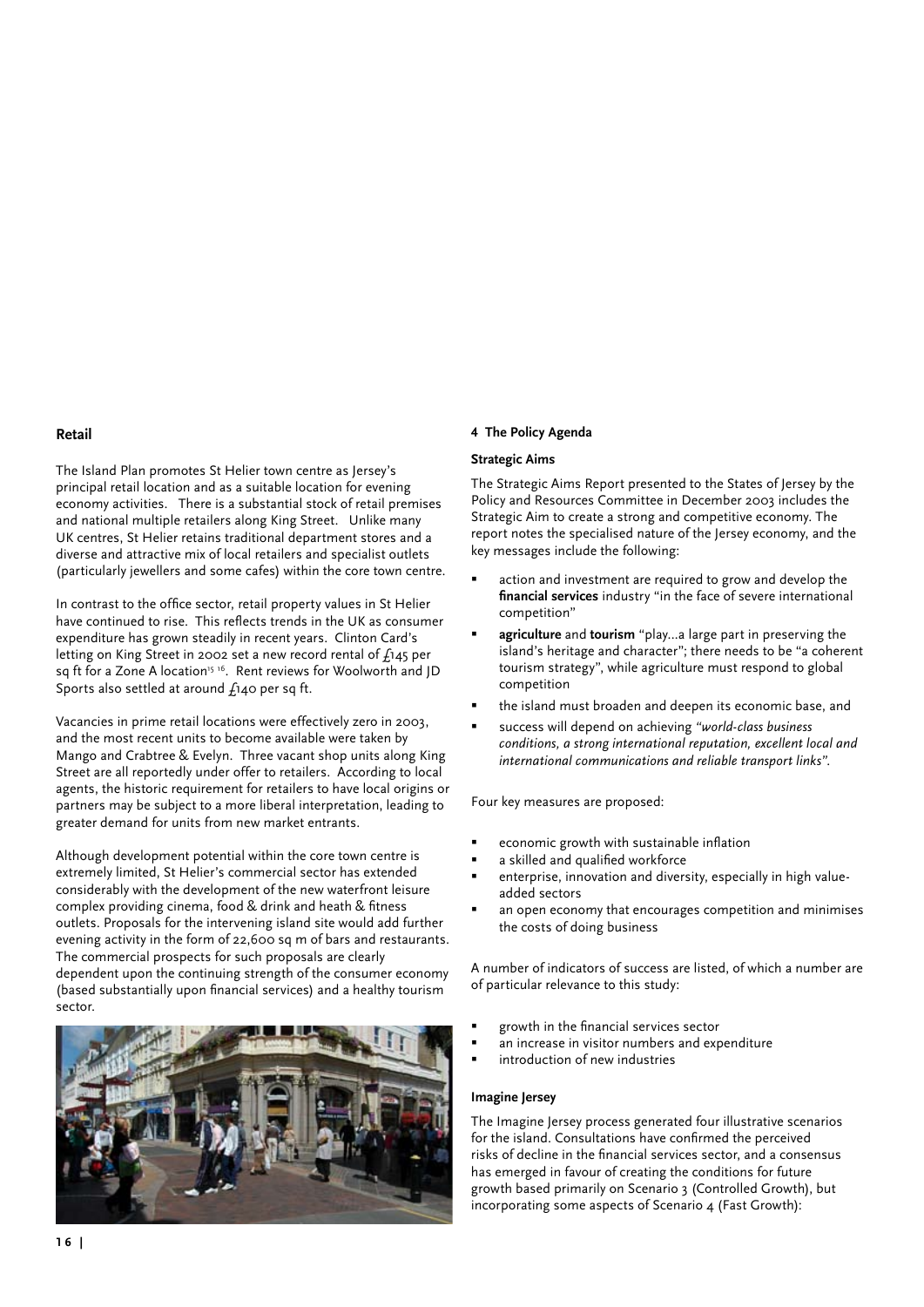- *controlled growth* assumes "a promotional and welcoming stance towards economic growth", but continuing controls on immigration; it would involve a greater emphasis on *urban living* to relieve pressure on rural landscapes and biodiversity
- *fast growth* would require the removal of immigration controls, resulting in rapid population growth; a new *urban lifestyle* could attract new types of people, especially the young.

Both these scenarios are predicated on achieving continued growth in the financial services. The scenarios identify key conditions for growth, including:

- recognition of the *need for change in traditional industries*  (Controlled Growth)
- attraction of at least one *new industry* to the island (Controlled Growth)
- *major infrastructure investment* to support new population/ businesses (Fast Growth).

# **Jersey Island Plan**

The Island Plan sets out a vision of Jersey as a distinctive place where everyone is able to enjoy a high quality of life in a way that respects the environment and culture of the Island and keeps it special for future generations.

The Plan cites the States' general economic objectives, which can be summarised as follows:

- encouraging *balanced and diversified* economic development
- encouraging a level of business activity that will secure a *high standard of living*
- achieving business activity of a type and scale that *enhances the natural and built environment*

Specific objectives relate to financial services, tourism, agriculture/ fisheries, and manufacturing/services. Themes relevant to this study include:

- resources for the strengthening and diversification of financial services
- improving tourist accommodation and services
- promoting the island's environment, heritage, arts and festivals
- limiting commercial development on greenfield sites

The Island Plan includes an *economic and community strategy.* Relevant elements of this strategy include:

 meeting the future requirements of the office and industrial

sectors, including emerging new industries

- enabling the development and expansion of existing businesses
- *protecting and enhancing the centre of St Helier as the focus of commercial, retail and evening activities*

The Plan rehearses spatial options for the location of development. It confirms St Helier's role as the island's major business and service centre, while recognising that the town cannot accommodate all development needs. In St Helier, development will be achieved within the built-up area, and by extension of the built-up area.

The strategy for St Helier (and other settlements) is based on the *protection and enhancement of the built environment so that it becomes a desirable place in which to live, work and play.* This will be achieved by:

- regeneration and enhancement of the **built environment**
- **re-use of land and buildings** in the built-up area
- promotion of **high quality buildings and public domain**
- celebration of built, cultural and archaeological **heritage**
- **sustainable design,** construction and energy use
- protection of **local character and distinctiveness**
- reducing **traffic impacts**

The Island Plan acknowledges that **office** developments will continue to focus on St Helier, as there is little provision elsewhere in Jersey. The Plan aims to contain office development within a defined town centre area, and to stop the spread into residential quarters. In addition, office development may be permitted as part of a mix of uses in the Waterfront and three other action areas.

The Plan describes St Helier's historic core, where the most important civic, religious, retail and commercial buildings are concentrated. This is the "gem" of St Helier, but the activities of people living and working in the area have an impact on the built fabric:

> *Balancing the need to accommodate change with the need to conserve and enhance the inherent quality of the town's fabric is an important challenge…the new Island Plan shifts the emphasis from the replacement of historic buildings in the town centre to their retention and re-use.*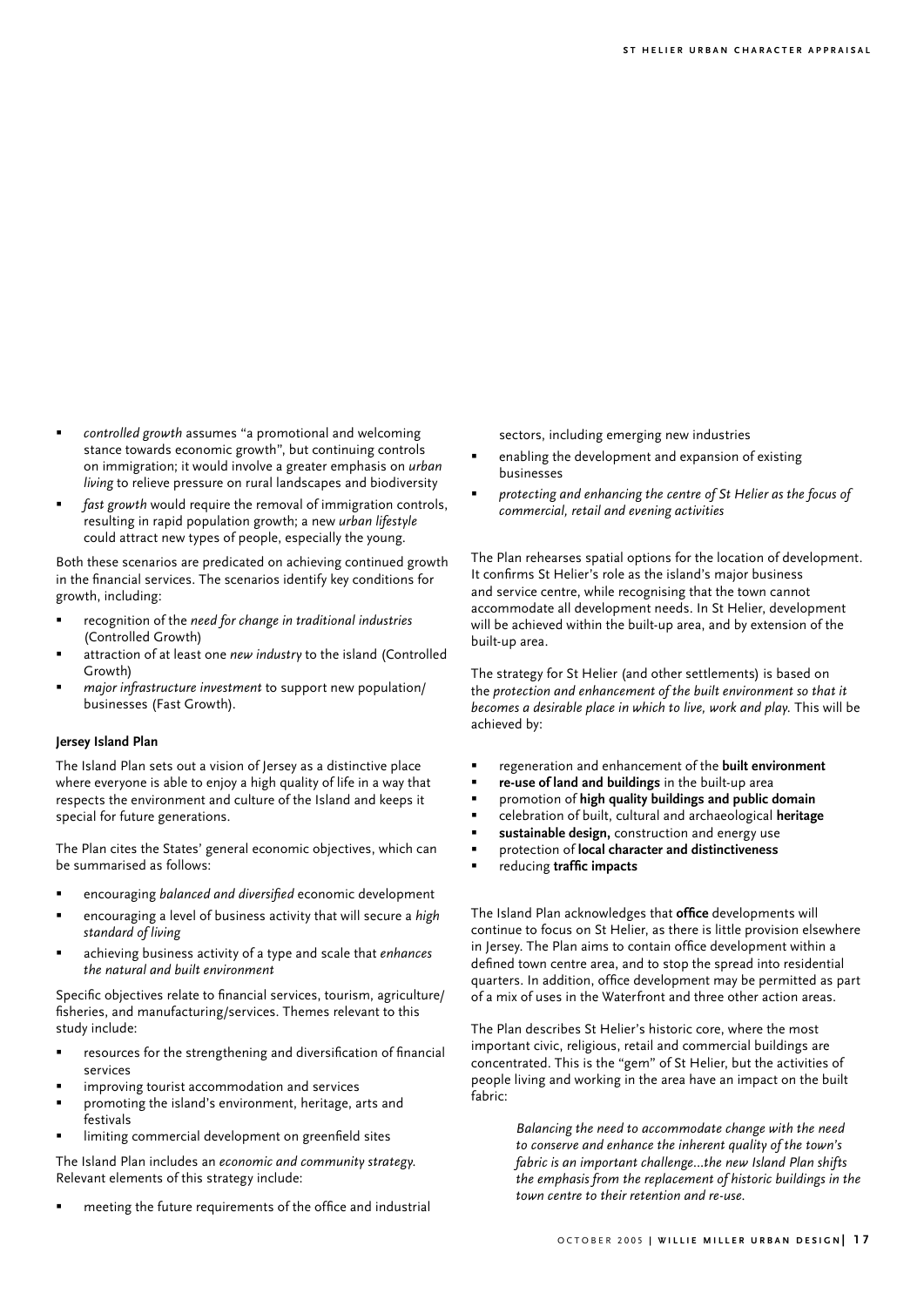By contrast with the conservation imperatives of the historic core, the Waterfront Development Area will be the focus for *"the most significant urban expansion in present day St Helier and during the life of the new Island Plan"*:

> *Ultimately the area will comprise a mix of residential, commercial, civic and leisure buildings and public amenity spaces.*

# **Tourism Strategy**

A *Tourism Strategy for Jersey (*2000) states that:

*The future of tourism in Jersey lies in adding value – adding value for the visitor and adding value to Jersey. We have to build on Jersey's special strengths and character, address its weaknesses and work within the economic and environmental constraints of living on a small island.*

The strategy highlights the continuing importance of tourism for the Jersey economy, despite a marked decline in visits and (especially) bednights in the 1990s. It emphasises the importance of a flourishing industry as a counterweight to the dominant position of the financial services industry. It quotes market research that visitors and non-visitors had a positive image of Jersey, which was seen as *"an upmarket destination"*, but that the island was also perceived to be *"geared more to the needs of the older visitor, safe and perhaps a bit dull or old fashioned"*.

However, while the quality of coast and countryside is good, the urban environment is in need of improvement. In particular:

> *St Helier, which should be a vibrant centre of activity and a magnet for visitors, compares poorly with St Peter Port, Guernsey and historic waterfront towns elsewhere. It is dominated by traffic. Fort Regent is badly in need of refurbishment and the area around the harbour, which should be a focus for visitors, also needs attention.*

From a long list of strategic priorities, five are of particular relevance to the present study:

- improving the look and feel of **St Helier** and other key settlements
- making more of **food and shopping**
- promoting **sports, arts and events** led tourism
- identifying **development opportunities** and broadening the **accommodation** base
- developing the **business and conference** market.

The strategy is critical of the St Helier offer. St Helier is a gateway to the island, many visitors stay in the town and almost all will visit at some time during the stay. It has a key role to play, especially outside the peak holiday season, but while much of St Helier is *"pleasant…parts of the town are weak and compare unfavourably with similar waterfront towns…which have become major visitor destinations in their own right"*.

# **Conclusion**

This has been a brief review of some – but by no means all – relevant aspects of the policy agenda. The review has highlighted a number of **recurring themes** which need to be addressed by the present study, including:

- recognition of the dominant role of the **financial services sector** - despite some concerns about over-dependency and competitive threats, there is a general recognition that the sector is vital to the continuing prosperity of the island, and that it needs to be able to develop, innovate and evolve
- the continuing decline of the island's **tourism industry**, and a perception that it has failed to respond to the needs of a changing market, has serious implications – not least the knock-on effects on retail, restaurants and associated industries
- there is a continuing search for a **new industry** to contribute to wealth creation, but the policy process has failed to identify credible candidates; it is more likely that future growth will be driven by innovation and diversification in existing industries
- Jersey is a small, crowded island and there is real concern about its ability to achieve continued growth without compromising its **distinctive attributes and quality of life**; one of the implications of this policy tension is a new emphasis on urban living in St Helier itself

A number of **policy strands converge** on St Helier, which is lagging behind coastal towns and failing to contribute to the island's strategic aims. The town:

- will continue to be the island's only significant **office centre**, but changes will be needed to stop the drift of office space into the suburbs; this will mean accommodating modern space in the historic core and in key designated locations such as the waterfront
- needs to upgrade its **urban infrastructure**, including provision of the planned transport interchange, modern conference facilities and business hotels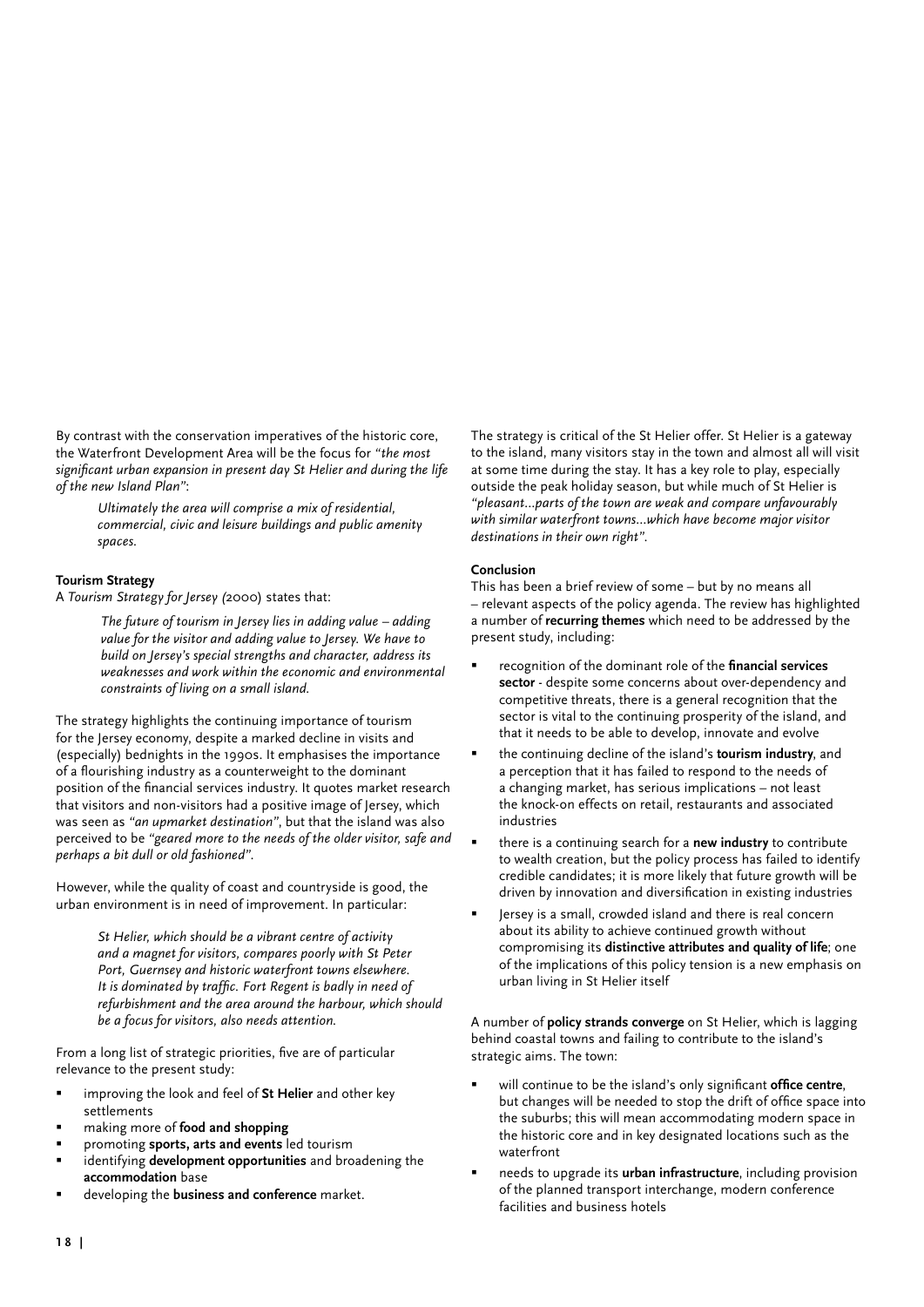- must develop a more attractive and competitive **urban lifestyle**, reflected in, for example: improved housing choice; a more sophisticated food, drink and shopping offer; street life and events; and a richer cultural programme
- must give priority to re-connecting with the **waterfront** through the regeneration of the Weighbridge, Island site and the Waterfront Development Area

# **5 St Helier: competitive place?**

St Helier is the administrative capital of Jersey, and the island's only significant urban settlement. A combination of Jersey's singular housing regulations and the historic parish boundaries means that, in all probability, *the employed population of St Helier exceeds the resident population*: this is a unique situation for a town of this size.

St Helier is distinctive in a number of other ways. The inherent conditions of island life means that St Helier captures domestic retail and entertainment spend with *negligible leakage*; when an annual inflow of almost 1 million visitors is added to the equation, it is easy to explain the *exceptional range and quality of consumer services* in the town relative to its modest size. In market terms, this means that St Helier has many of the *characteristics of large towns/ small cities in the UK, and office rentals are on a par with the major regional centres.*

These unique conditions are confirmed by St Helier's role as the seat of island government and administration, its *entrepot* function for the Channel Islands and its role as a centre for culture, sport and learning. Taken together, these factors help to explain why – despite a number of shortcomings – St Helier has the *urban presence, vitality and choice* of a much larger city.



## **St Helier: west end from Fort Regent**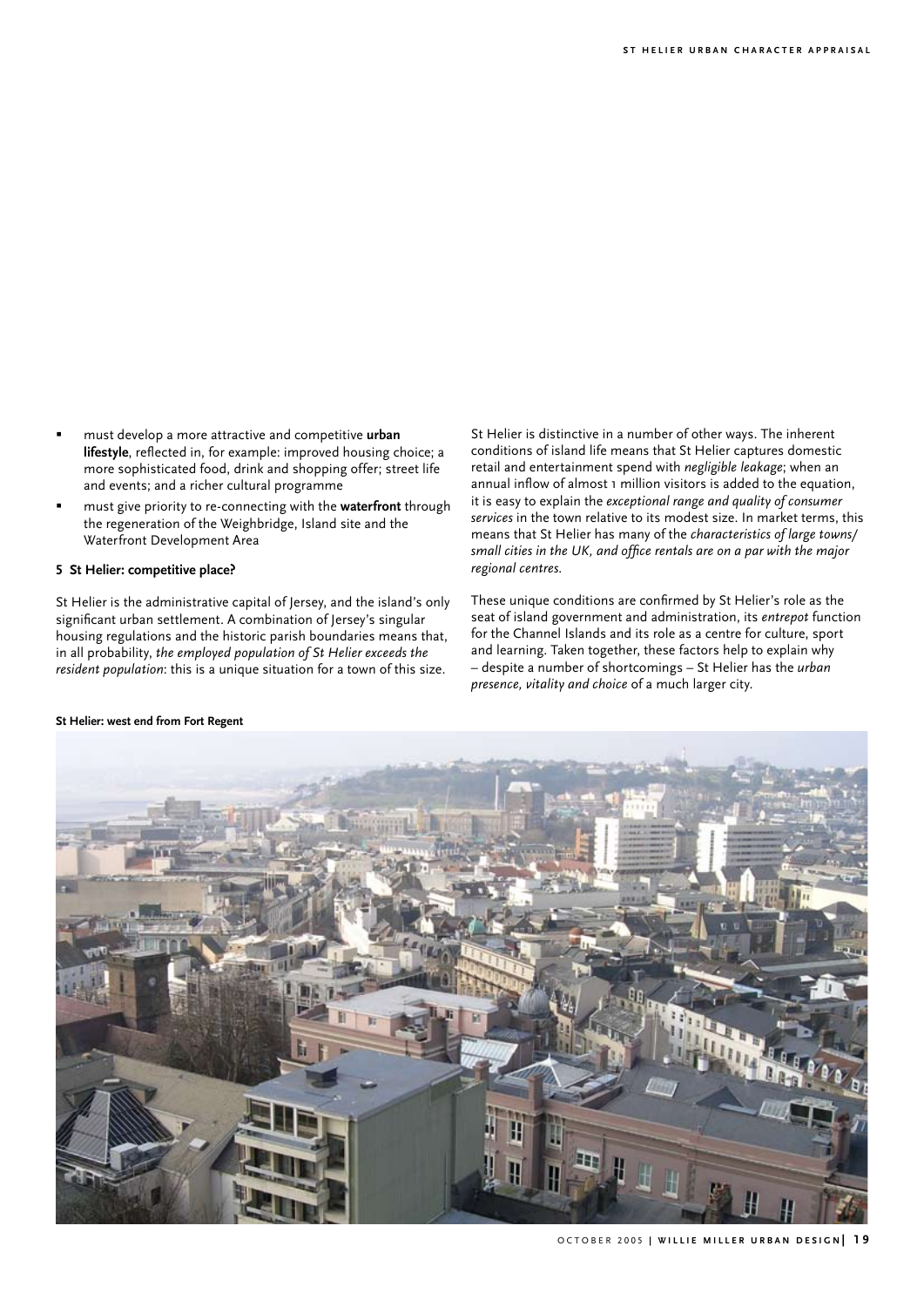#### **Major Challenges**

However, the consensus of opinion among policy makers and our consultees is that *St Helier is a disappointing and under-performing place which has failed to keep up with the changing expectations of residents, visitors and business.* We think this assessment is too harsh in some respects – some significant improvements have been achieved in recent years - but we agree that the town still faces *major challenges* if it is to realise its undoubted potential.

We have identified four key challenges, broadly reflecting the policy agenda outlined in the previous section:

- creating the conditions for continuing growth in the **financial services** sector
- maximising the quality and appeal of the **visitor experience**
- encouraging and enabling the development of an authentic **urban lifestyle**
- transforming the **waterfront** into a vibrant and diverse urban quarter

These are not stand-alone issues. The four challenges are intimately connected and require coherent, joined-up solutions.

#### **St Helier north west panorama from Fort Regent**



# **Financial Services**

*St Helier has coped generally successfully with the rapid expansion of the financial service industries in the past 25-30 years.* During that period, the larger banks and building societies have migrated from the traditional business district in the heart of the town, consolidating their requirements in new buildings, often on the town centre fringes.

Jersey has an authentic financial services *cluster* and – in many cases – smaller units vacated by the banks have been occupied by investment trusts, fund managers, legal firms and accountants. A hierarchy of office accommodation has emerged and while this process has tended to push out the boundaries of St Helier's central business district, development has been contained within a relatively small core area.

However, events in the past 1-2 years have resulted in some closures and downsizing and there is a sense that, at least for the time being, *employment in the sector has reached a high water mark.* The challenge for policy makers is to help the industry to move through this transitional phase and into a new period of diversification and growth. That task is beyond the scope and competence of this report, other than to reflect the industry's perception that routine, back office functions will be replaced by higher-order, specialised functions.

Against that background there is some concern that, while St Helier has been able to accommodate the growing and changing space requirements of the sector, it has been less successful in developing some of the *business infrastructure* likely to be required for the next phase of development. In particular:

- St Helier does not have any modern **business hotels**
- there is no dedicated **conference facility**
- there is no dedicated **business school**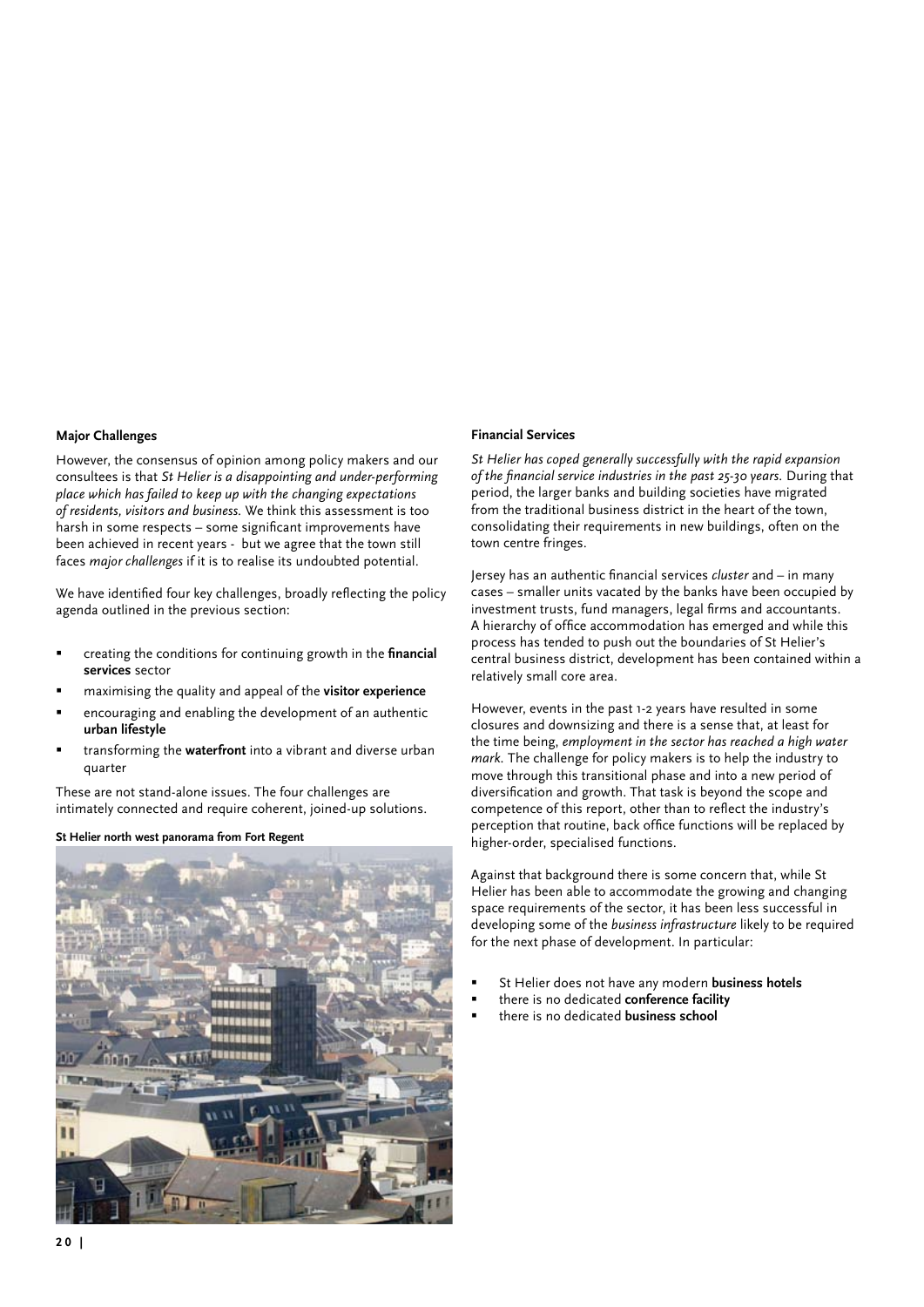# **Visitor Experience**

We share the general perception that St Helier provides a mixed experience for visitors. The *best of St Helier* includes:

- a compact, walkable central area
- attractive pedestrianised streets
- distinctive, high quality department stores and an extensive range of high street multiple stores
- the Victorian markets
- some attractive public spaces, including Royal Square
- a wide range of restaurants
- Jersey Museum

However, the town also has a number of *disappointing features*:

- the quality and walkability of the town centre diminishes beyond the retail core
- traffic dominated environment, especially on the southern fringe
- lack of street life and vitality out of hours
- lack of distinctive speciality shopping
- lack of high quality restaurants
- dull and limited cultural offer
- disappointing and dated range of hotels
- evening drinking culture

*St Helier needs to move on.* Despite some improvements it compares poorly with other accessible short-break destinations, and confirms the impression (in the Tourism Strategy) of a *"dull and old-fashioned"* urban experience.

# **Urban Lifestyles**

Despite the concentration of employment in the capital, St Helier has failed to attract a corresponding share of the resident population. The town has a large population of itinerant workers, and about two-thirds of the housing stock is rented.

Historically, there has been *little evidence of an appetite for urban living,* but there is little doubt that the growth of the owneroccupied sector would be beneficial at a number of levels. It would help to relieve development pressure on the island, create a better-balanced and more sustainable community, strengthen the retail and personal services sector and promote a more active and stimulating cultural scene.



**above: St Helier north east from Fort Regent below: Ariadne - the Steam Clock**

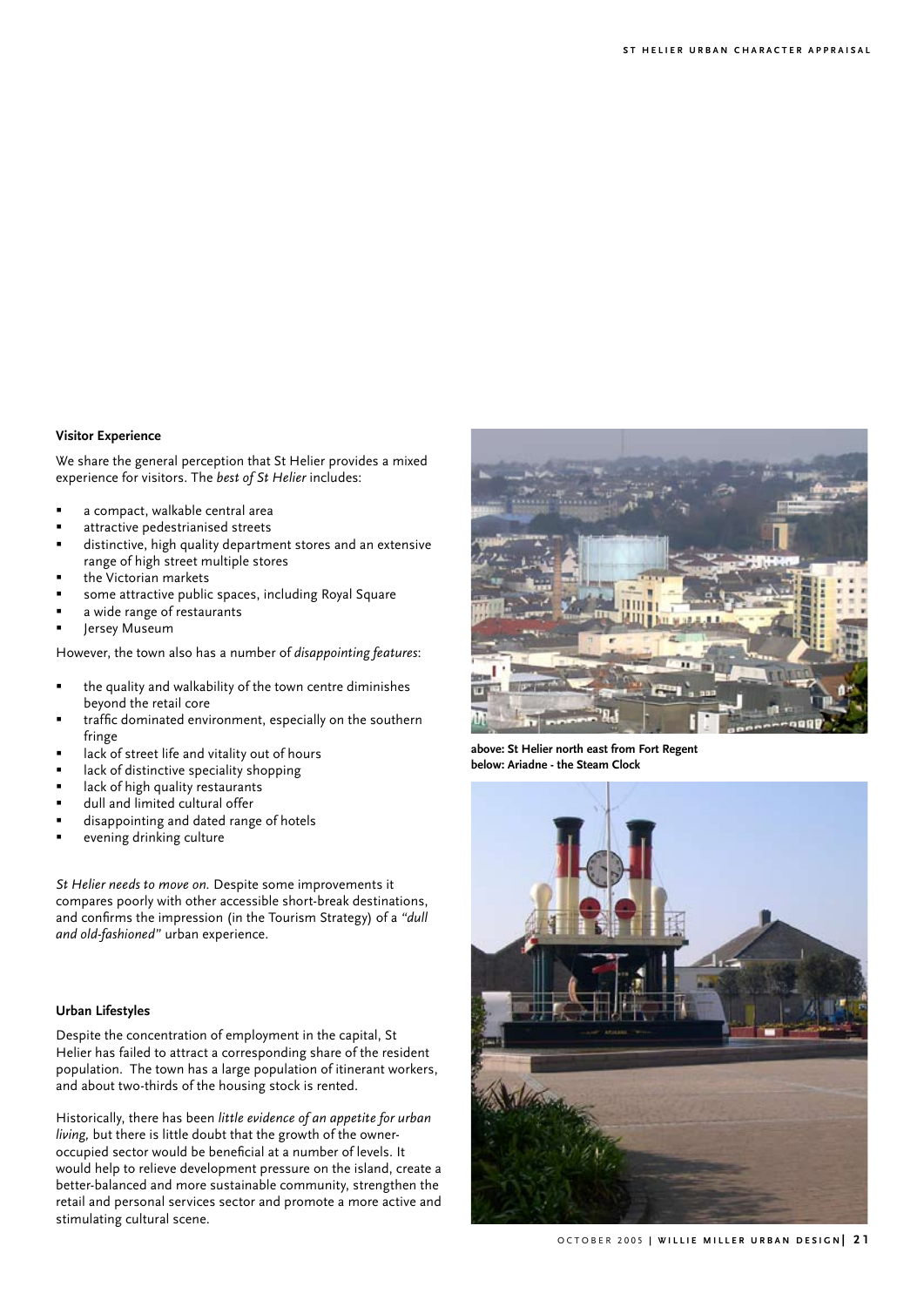There are important *demographic factors* to take into account here:

- the fact that half the island's 18 year olds leave Jersey each year for higher education in the UK means that St Helier has no real student life, and there is a "missing generation" of the best and brightest young people
- young residents are replaced in part by non-resident workers in key industries such as finance and tourism; this helps to create a party/ drinking culture which is a source of some concern
- tight immigration control, largely through the housing system, means that Jersey is not an open society; there is a lack of diversity and new enterprises face significant restrictions

These observations are not criticisms. These factors reflect the special conditions and circumstances of the island, and they are not within the scope of this study. However, they need to be taken into account when future strategies for St Helier are being framed because, for example, *they militate against bohemian lifestyle or the development of the creative industries* both of which thrive on diversity, mobility and a large student population. **St Helier at night**



**above: west end restaurant below: Weighbridge area**

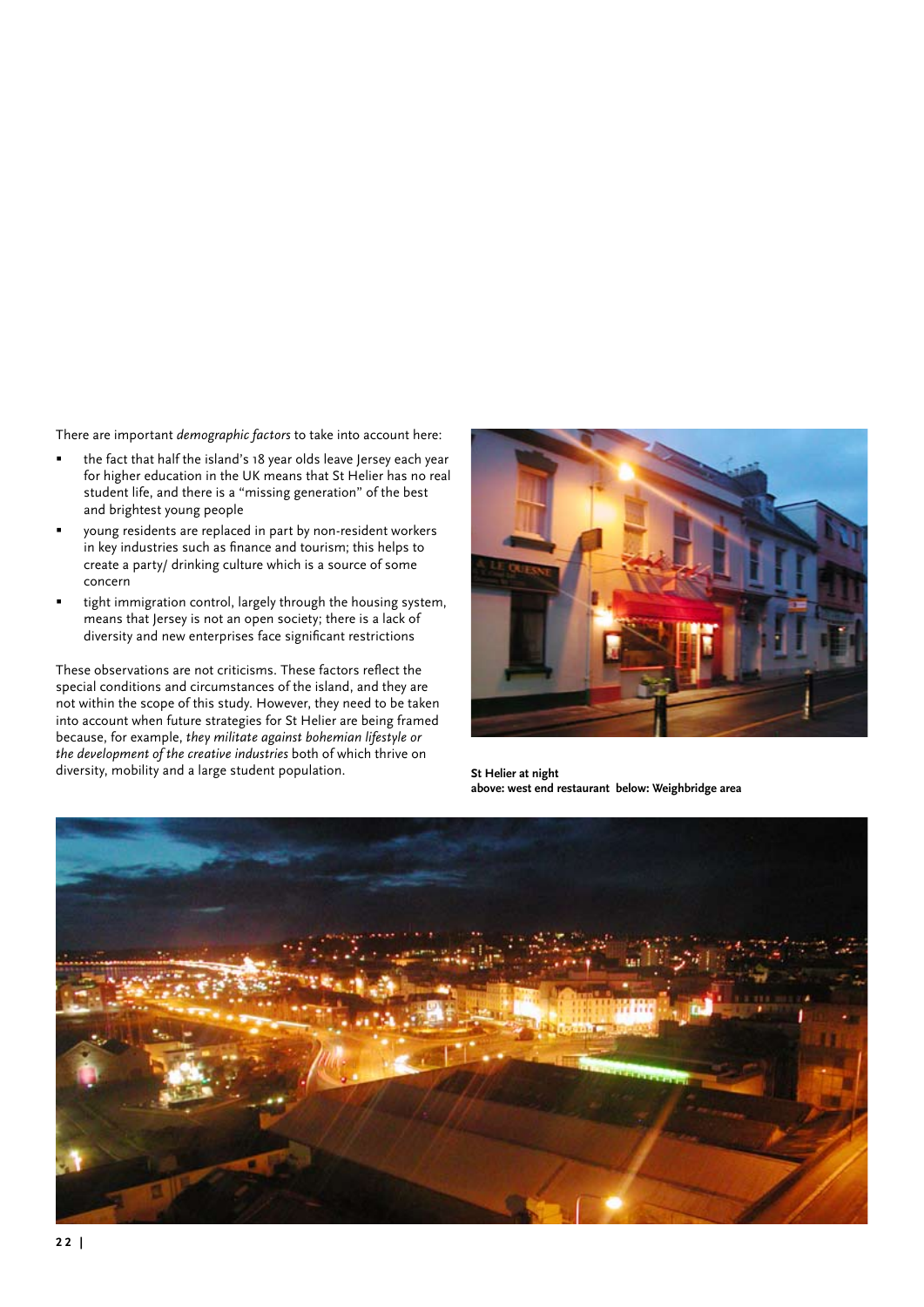# **The Waterfront**

The complete *disconnect between the town centre and the sea* is one of the most dispiriting aspects of the St Helier experience. The incremental reclamation of the foreshore, over at least 200 years, to create a modern port and (latterly) other development sites has diminished any sense of the town's maritime history and function. Much of this process has been essential and it is, any event, irreversible. However, the problems it has caused have been compounded by the severance caused by major roads, and inappropriate and (for the most part) inept and low quality development.

The harbour, the marinas and the Jardin de la Mer should be focal points for residents and visitors alike, but they are *stranded on the wrong side of a busy road and a hostile pedestrian environment.*  The leisure complex is a classic out-of-town, car-orientated development that contributes little to the vitality of the urban area.

With the exception of the new apartments at Albert Pier – which add some much-needed life and activity - *the first phase of waterfront development has been a sad disappointment.* Above all, it looks desperately dated and there is no sense that St Helier has learned the lessons from best practice waterfront developments in the UK and the rest of Europe. **St Helier waterfront: disconnection issues**



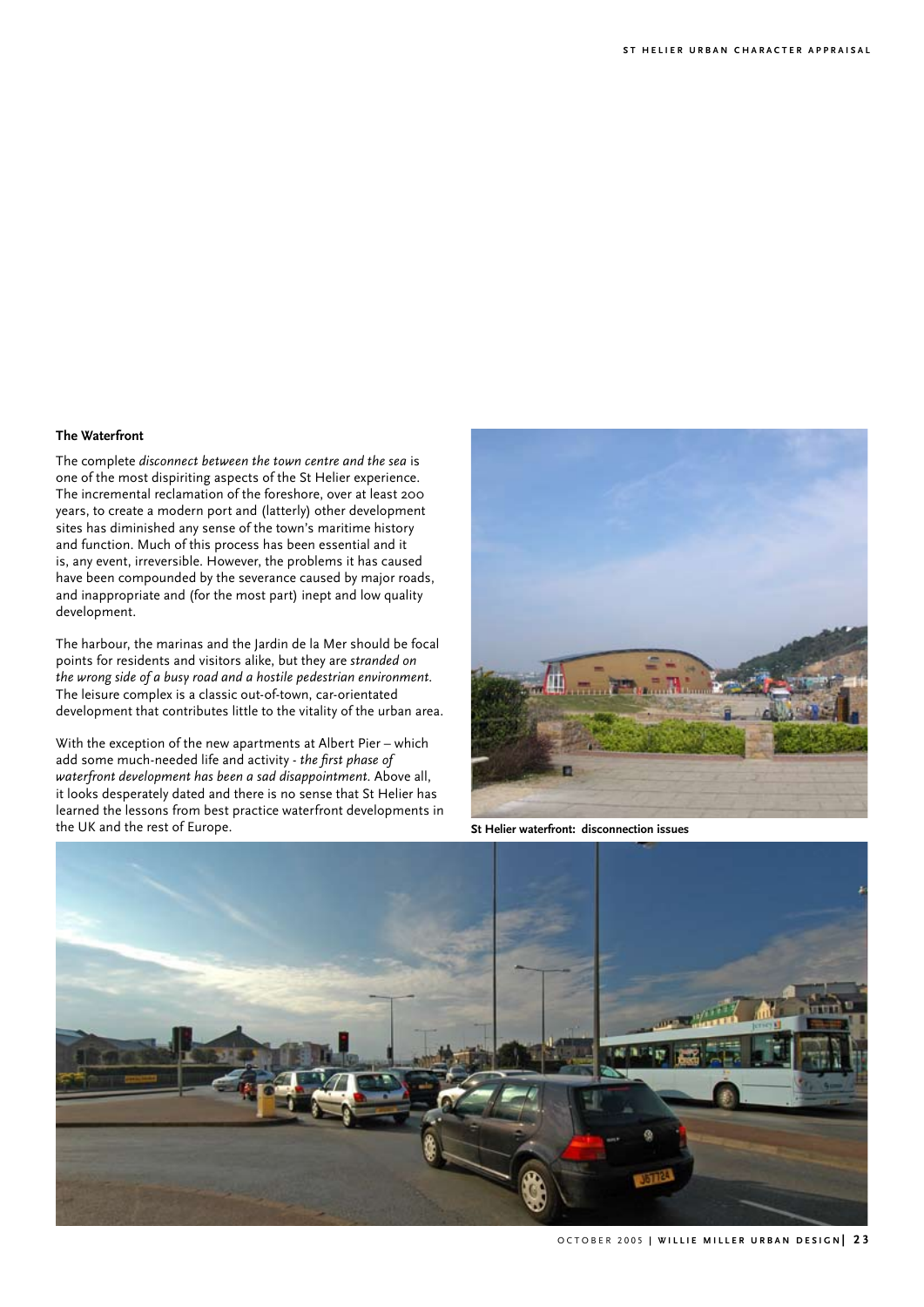# **Conclusion**

St Helier has some valuable qualities and attributes, but our analysis confirms the broad thrust of the consultations and the policy review. St Helier has a dynamic and competitive economy, but *the urban experience does not reflect the energy and skills of the financial services cluster.* 

As a number of people have suggested to us, the condition of St Helier seems to reflect *a lack of confidence and direction.* We encountered a lot of anecdotal evidence of frustrations about, for example, parking, vehicle access, street cafes and events, which are typical of what happens when there is a breakdown of trust and confidence among politicians, officials, businesses and citizens.

There is, however, *no reason for pessimism.* St Helier needs to do better, but it has a lot going for it including a dynamic, wealthcreating industry, an attractive urban core, an excellent shopping offer and an outstanding (though sadly wasted) waterfront location.

In some ways, St Helier appears to be lagging behind the best of modern Jersey. *The overarching challenge is to realise the potential of the town to become a driving force for change, and to provide solutions for the perceived tensions between economic growth and quality of life.*

In tackling these challenges, two key principles should be paramount:

- first, St Helier needs to learn lessons from other, comparable **places;** one of the most depressing features of the (so far) botched development of the waterfront is that it is a throwback to models that have long since been discredited and superseded by new approaches to **place-making**
- second, the future development and regeneration of St Helier must be driven by an **effective partnership** between the States, the parish, businesses, investors, property-owners and the community; unless this is achieved, the sub-optimal fixes and compromises that so many complain of are destined to be repeated.



**Havre-des-Pas from Fort Regent**